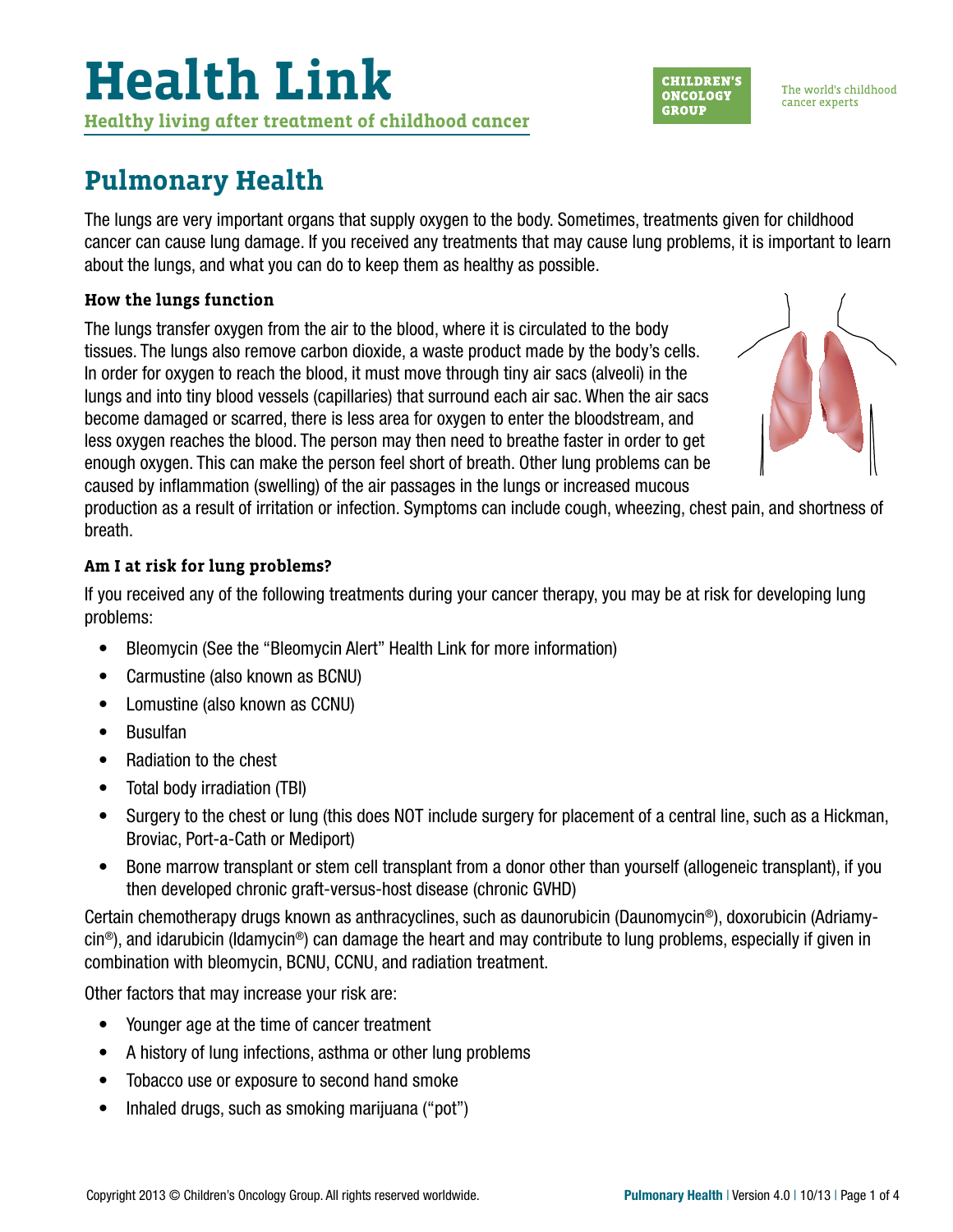

The world's childhood cancer experts

#### **What problems can develop?**

Problems can include scarring of the lungs (pulmonary fibrosis), repeated lung infections (such as chronic bronchitis, bronchiectasis, or recurrent pneumonia), inflammation of the lung tissues and small airways within the lungs (bronchiolitis obliterans), and rupture of the tiny air sacs in the lungs or thickening and blockage of air passages within the lungs (restrictive/obstructive lung disease).

#### **What are the symptoms of lung damage?**

Symptoms may include shortness of breath, frequent coughing and/or wheezing, chest pain, and frequent lung infections, such as bronchitis or pneumonia. Becoming easily fatigued or short of breath during mild exercise (exercise intolerance) is sometimes an early symptom of lung damage.

#### **What monitoring is recommended?**

- A yearly medical check-up is recommended.
- Pulmonary function tests (including DLCO and spirometry) may show lung problems that are not apparent during a check-up. For this reason, it is helpful to have these tests done at least once (at least two years after completing cancer treatment) to find out if there are any problems. Your healthcare provider can decide if further testing is needed based on these results.

### **Are there any special precautions I should take?**

If you have had any of the treatments listed above you should:

- Get the pneumococcal (pneumonia) vaccine.
- Get yearly influenza (flu) vaccines.
- Avoid scuba diving, unless you have had a complete check-up and have been advised by a pulmonologist (lung specialist) that diving is safe.

#### **What can I do to prevent lung problems?**

- If you don't smoke, **DON'T START**.
- If you smoke, QUIT! Quitting is the most important thing you can do to keep your lungs and you healthy.
- Avoid second-hand smoke.
- Get regular physical exercise.
- Avoid inhaled drugs, such as marijuana ("pot".)
- Avoid breathing toxic fumes from chemicals, solvents, and paints.
- Follow all safety rules in your workplace, such as the use of protective ventilators in some work environments. Report any unsafe working conditions to the Occupational Safety and Health Administration (OSHA).

#### **Where can a smoker find help in order to quit?**

Your most important resources for quitting smoking are your family, friends and your healthcare provider. Listed below are some additional sources of education and support: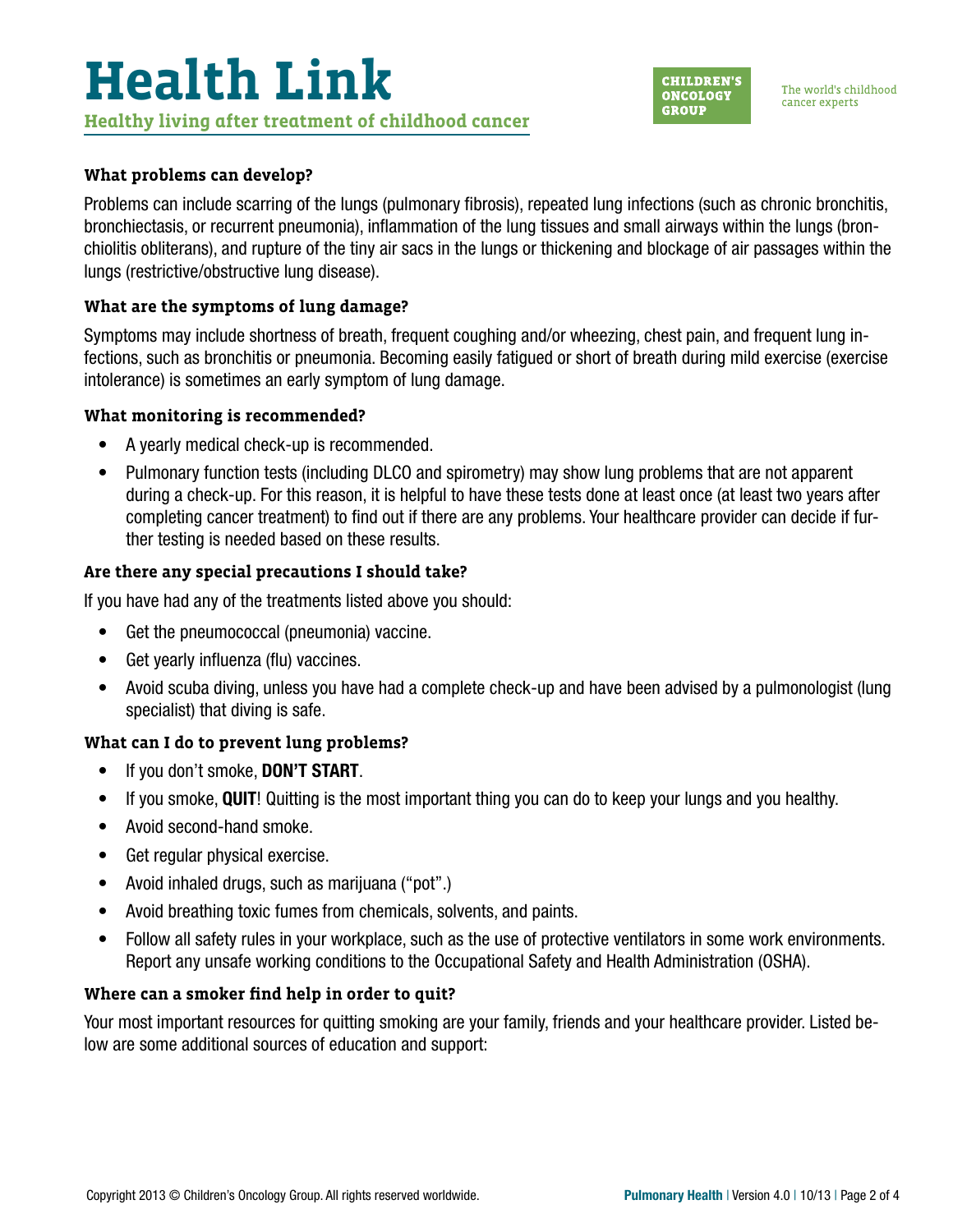

#### *Telephone Resources*

If you don't have access to the Internet, you can call the following organizations to request educational materials (usually free) about how to quit smoking:

American Cancer Society: 1-800-ACS-2345

American Heart Association: 1-800-AHA-USA1

American Lung Association: 1-800-LUNG-USA

National Cancer Institute: 1-877-44U-QUIT

#### *On-Line Resources*

If you have access to the Internet, you may find the following websites helpful:

### *[smokefree.gov/explore-quit-methods](http://smokefree.gov/explore-quit-methods  )*

Very specific tips for getting ready to quit and how to handle the first week. Also has links to support, including telephone and text support, in-person counseling, and information about medications and other methods for managing nicotine withdrawal symptoms.

#### *[www.cdc.gov/tobacco/](http://www.cdc.gov/tobacco/ )*

The Center for Disease Control's Tobacco Information and Prevention Source (TIPS) includes guides for quitting the tobacco habit.

#### *[www.lung.org/stop-smoking/](http://www.lung.org/stop-smoking/)*

The American Lung Association's free on-line "Stop Smoking" program.

#### *[smokefree.gov](http://smokefree.gov)*

On-line assistance from the National Institutes of Health to help you quit smoking.

### **Where can I find more information about how to keep my lungs healthy?**

More information about the lungs, and how to keep them healthy, is available at:

#### *[www.nhlbi.nih.gov/health/public/lung/](http://www.nhlbi.nih.gov/health/public/lung/)*

The National Heart, Lung and Blood Institute's web site containing general information for patients and families.

#### *[www.nlhep.org/](http://www.nlhep.org/)*

The National Lung Health Education Program has information for patients about how to keep lungs healthy.

Written by Adam Charlene Maxen RN, CNP, CPON®; and Sarah Friebert MD, Division of Hematology/Oncology, Akron Children's Hospital, Akron, Ohio.

Reviewed by Melissa M. Hudson, MD; Debra Friedman, MD; John R. Mussman; Neyssa Marina, MD; Wendy Landier, RN, PhD, CPNP, CPON®; Kevin Oeffinger, MD; and Johanne Soucy, RN, BScN

### **Additional health information for childhood cancer survivors is available at**  *[www.survivorshipguidelines.org](http://www.survivorshipguidelines.org)*

Note: Throughout this *Health Links* series, the term "childhood cancer" is used to designate pediatric cancers that may occur during childhood, adolescence, or young adulthood. Health Links are designed to provide health information for survivors of pediatric cancer, regardless of whether the cancer occurred during childhood, adolescence, or young adulthood.